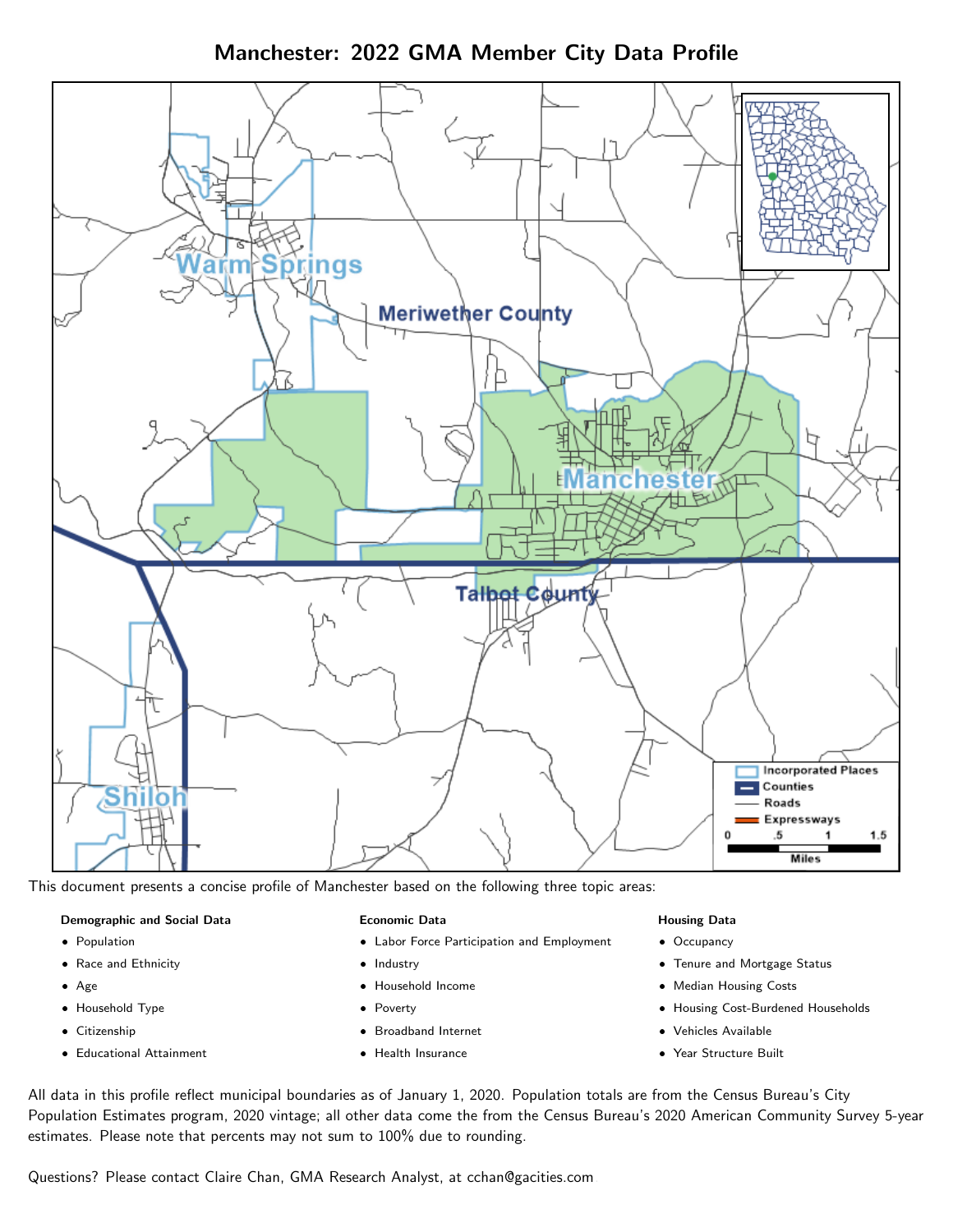# Manchester: Demographic and Social



0% 2% 4% 6% 8% Male **Female** 8% 6% 4% 2% 85 and over 80-84 75-79 70-74 65-69 60-64 55-59 50-54 45-49 40-44 35-39 30-34 25-29  $20 - 24$ 15-19 10-14 5-9 Under 5

# **Citizenship**

Age



Source: American Community Survey, 2020 5-year estimates, table B05002 Source: American Community Survey, 2020 5-year estimates, table B15002

## Race and Ethnicity



Source: U.S. Census Bureau, City Population Estimates, 2020 vintage Source: American Community Survey, 2020 5-year estimates, table B03002

# Household Type



Source: American Community Survey, 2020 5-year estimates, table B01001 Source: American Community Survey, 2020 5-year estimates, table B11001

### Educational Attainment



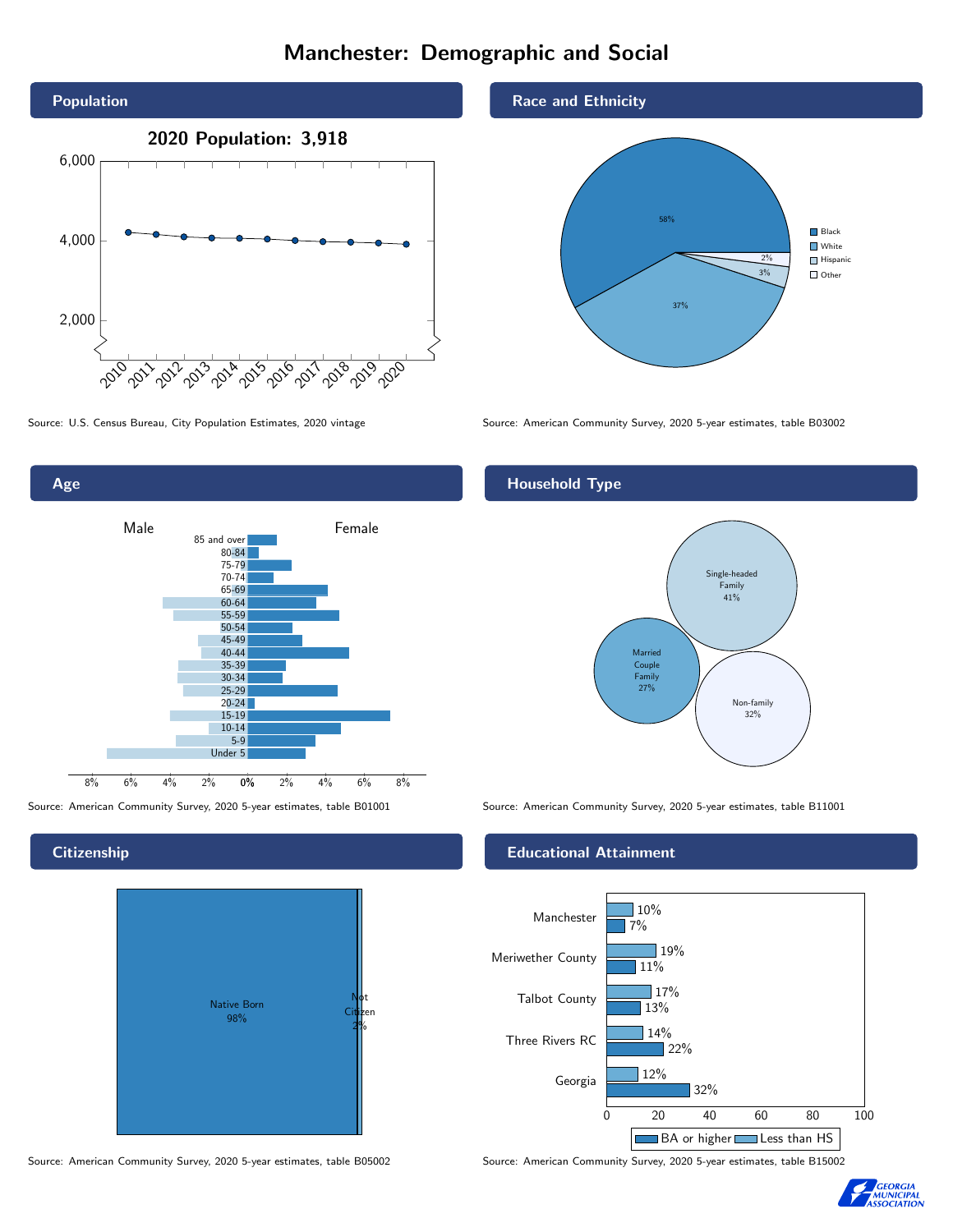# Manchester: Economic



Source: American Community Survey, 2020 5-year estimates, table B23001 Note: Unemployment rate is based upon the civilian labor force.

#### Industry

| Agriculture, forestry, fishing and hunting, and mining      | $0\%$ |
|-------------------------------------------------------------|-------|
| Construction                                                | $4\%$ |
| Manufacturing                                               | 23%   |
| <b>Wholesale Trade</b>                                      | $0\%$ |
| Retail Trade                                                | 14%   |
| Transportation and warehousing, and utilities               | 8%    |
| Information                                                 | $0\%$ |
| Finance and insurance, real estate, rental, leasing         | 9%    |
| Professional, scientific, mgt, administrative, waste mgt    | $2\%$ |
| Educational services, and health care and social assistance | 25%   |
| Arts, entertainment, recreation, accommodation, food        | 9%    |
| service                                                     |       |
| Other services, except public administration                | 2%    |
| Public administration                                       | $4\%$ |

Source: American Community Survey, 2020 5-year estimates, table C24030



Source: American Community Survey, 2020 5-year estimates, tables B19013 and B19025 Source: American Community Survey, 2020 5-year estimates, table B17010



#### Poverty



#### Health Insurance



Source: American Community Survey, 2020 5-year estimates, table B28002 Source: American Community Survey, 2020 5-year estimates, table B18135